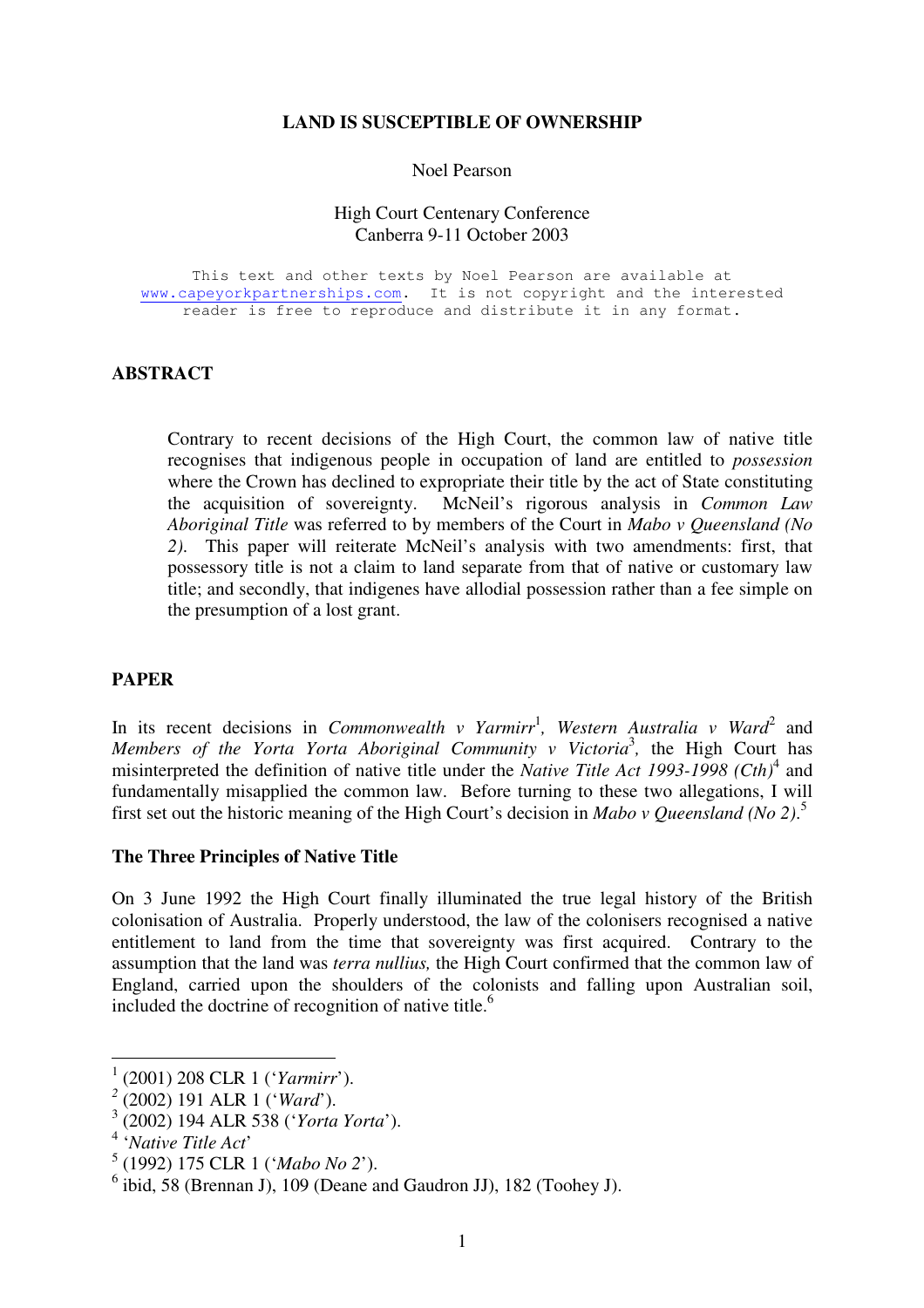The then High Court had to contend with two compelling realities. First was the fact of original occupation and possession of Australia by its indigenous peoples and the recognition of this by the imported common law. The second was that the recognition and protection of these original rights to the land did not occur until 204 years after sovereign acquisition, and the colonists and their descendants had acquired many titles and privileges over the course of the preceding two centuries. How was the fact that native title formed part of the common law of Australia, inherited from Britain, to be reconciled with the fact of colonial history and the accumulation of rights and titles on the part of the colonists and their descendants over 204 years?

In my view the Mason and then Brennan Courts articulated three basic principles which set out a reconciliation of these two realities, and which should have formed the architecture for the final settlement of the longstanding and unresolved question of indigenous land justice.

The first principle was that non-indigenous Australians who had accumulated rights and titles over two centuries could not be now disturbed in the enjoyment of their privileges, notwithstanding the circumstances by which they came to possess them. So the first principle of native title law in this country should be known to all Australians – though it is not – as the 'white land rights' principle; that the lands of the non-indigenes, including the lands alienated by the Crown for its own use, are indefeasible, and cannot now be disturbed by any claim to native title.

The second principle was that, seeing as the whole country was once subject to native title, whatever lands were left unalienated after 204 years, was the entitlement of its traditional owners; and in all fairness title should be declared for their benefit forthwith.<sup>7</sup> In other words, the indigenous people were entitled to whatever lands were left over. The remnant lands after two centuries were not substantial, the largest areas being in the desert and remote parts of the country.

The third principle, which was articulated in *Wik Peoples v Queensland*<sup>8</sup> in 1996, was that there were some larger tenures, such as pastoral leases and national parks, where the Crown title could coexist with native title, and in that coexistence the Crown-derived title prevailed over native title in the event of inconsistency.<sup>9</sup>

These three principles, if properly understood, and if faithfully followed, potentially laid the foundations for a just settlement of the historic grievance about land justice which lay unresolved between the old and new Australians.

Alas, it has not turned out this way. Ten years after *Mabo (No 2)* we are engaged in expensive and time-consuming battles over whether remnant lands should now be declared in favour of indigenous peoples and whether a subservient native title should coexist with Crown titles where the latter always prevails over any native title.

What is not understood about native title claims after *Mabo (No 2),* and certainly after the *Native Title Act,* is that it is simply not possible for non-indigenous parties to lose any legal rights or title as a consequence of a native title finding. These land claims are not true

 $<sup>7</sup>$  ibid, 70 (Brennan J).</sup>

<sup>8</sup> (1996) 187 CLR 1 ('*Wik*').

 $9^9$  See, eg. ibid 249 (Kirby J).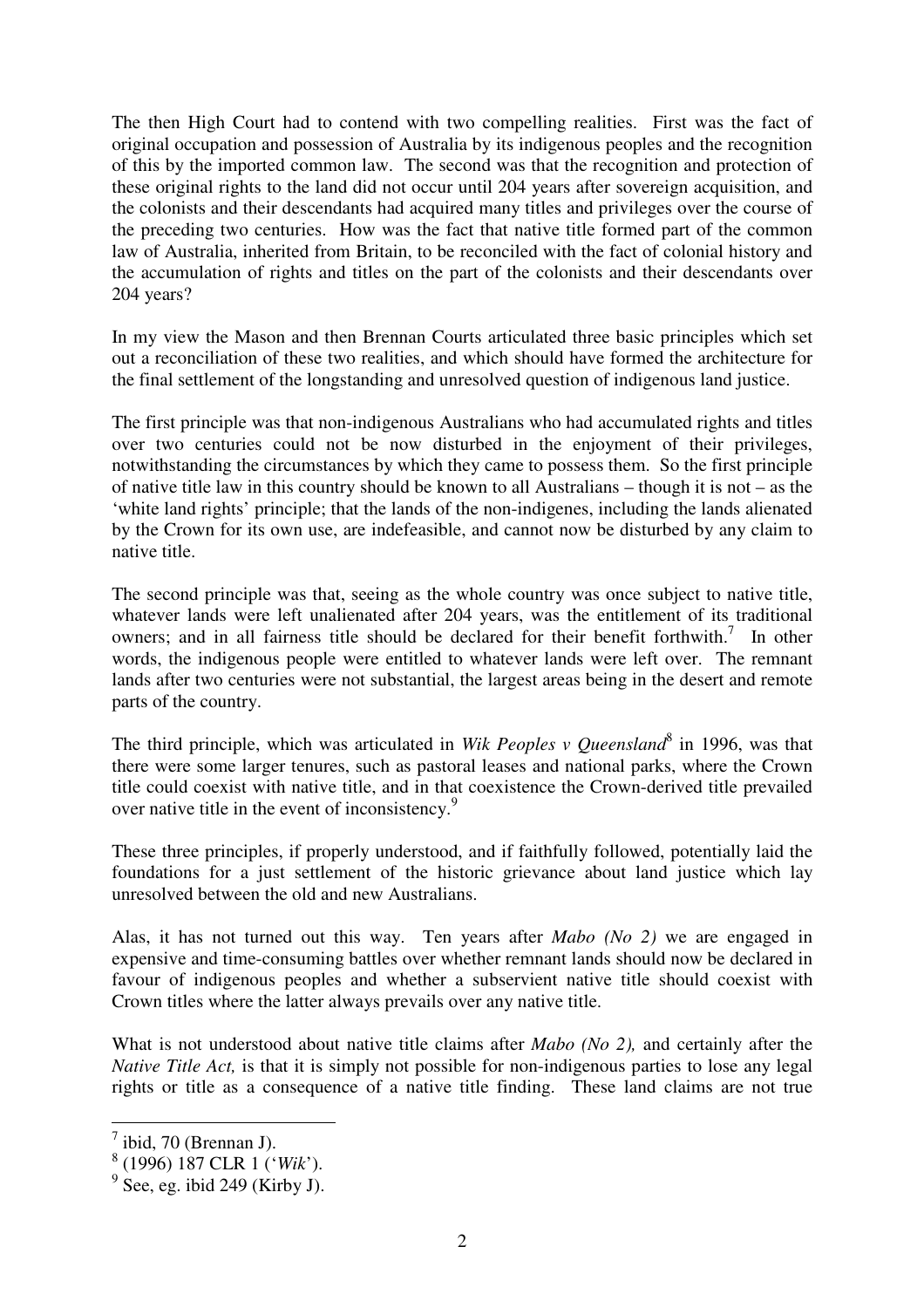litigations in the sense that either party may suffer loss as an outcome. Non-indigenous parties to land claims can never lose any of their rights or titles, because these were either indefeasible under the common law – and if they were ever invalid, the *Native Title Act* has now cured any invalidities.<sup>10</sup>

The only party that can truly lose in a native title claim is the indigenous claimant. The nonindigenous parties to claims – including the Crown – have nothing to lose on their own part, only an argument to the effect that the indigenous people have no entitlement.

The travesty of the current native title system in Australia, and the reason why the process is not delivering on the justice which the principles of *Mabo (No 2)* set out, lies in the fact that non-indigenous parties are allowed to oppose claims for native title even though they have no rights or interests that are vulnerable as a result of a native title finding.<sup>11</sup> These third parties are in an extraordinary position: all of their rights and interests are guaranteed by the common law and by validating legislation, and the Attorney-General pays for their legal costs – so they have nothing to lose by refusing to consent to native title determinations under the framework of legislation which was founded on the assumption that most claims could be settled by mediation and negotiation. If you can never ultimately lose, and the Attorney-General is paying your legal costs, you can resist native title until the cows come home. And, parliaments and the judicial system assume that you are a vulnerable party in the native title claims process, without actually understanding the clear truth: that non-indigenous Australians are completely secure in their entitlements and can never lose a vested right, or even an expectation of a right as result of the broadening of the definition of 'past  $\arctan(12)$  in legislation.

The country forgets that in April 1993 when indigenous leaders met with Prime Minister Paul Keating to discuss impending legislation responding to *Mabo (No 2)*, it was the indigenous leadership that proposed support for legislation validating non-indigenous titles that were uncertain as a consequence of the operation of the *Racial Discrimination Act 1975 (Cth)*.To the extent that non-indigenous rights were uncertain after *Mabo (No 2)* it was indigenous people that proposed the validation of these uncertain titles.<sup>13</sup> This was a gracious concession

'The Aboriginal Peace Plan contained eight principles, including:

- protecting native title interest by requiring the titleholders to consent to any future dealings in native title land,
- expanding the basis of claims to include people who cannot claim traditional connection to land,
- ensuring future claims for native title could be made more simply,
- establishing a process for settlement of future claims.

 $\overline{a}$ <sup>10</sup> See *Native Title Act* div 2, div 2A, div 2AA.

<sup>&</sup>lt;sup>11</sup> More than 500 parties joined the *Yorta Yorta* litigation alleging that they had interests that were affected by the claim. See further, Wayne Atkinson, '"Not One Iota" of Land Justice: Reflections on the *Yorta Yorta* Native Title Claim 1994-2001' (2001) 5 *Indigenous Law Bulletin* 19, 21-2.

<sup>12</sup> *Native Title Act 1993-1998*: s 228.

<sup>&</sup>lt;sup>13</sup> The document handed to the Prime Minister was called the 'Aboriginal Peace Plan'. An account of this document and this meeting between indigenous leaders and the Prime Minister is set out in Mick Dodson, Aboriginal And Torres Strait Islander Social Justice Commission, *First Report*, 1993. Then Commissioner Dodson wrote: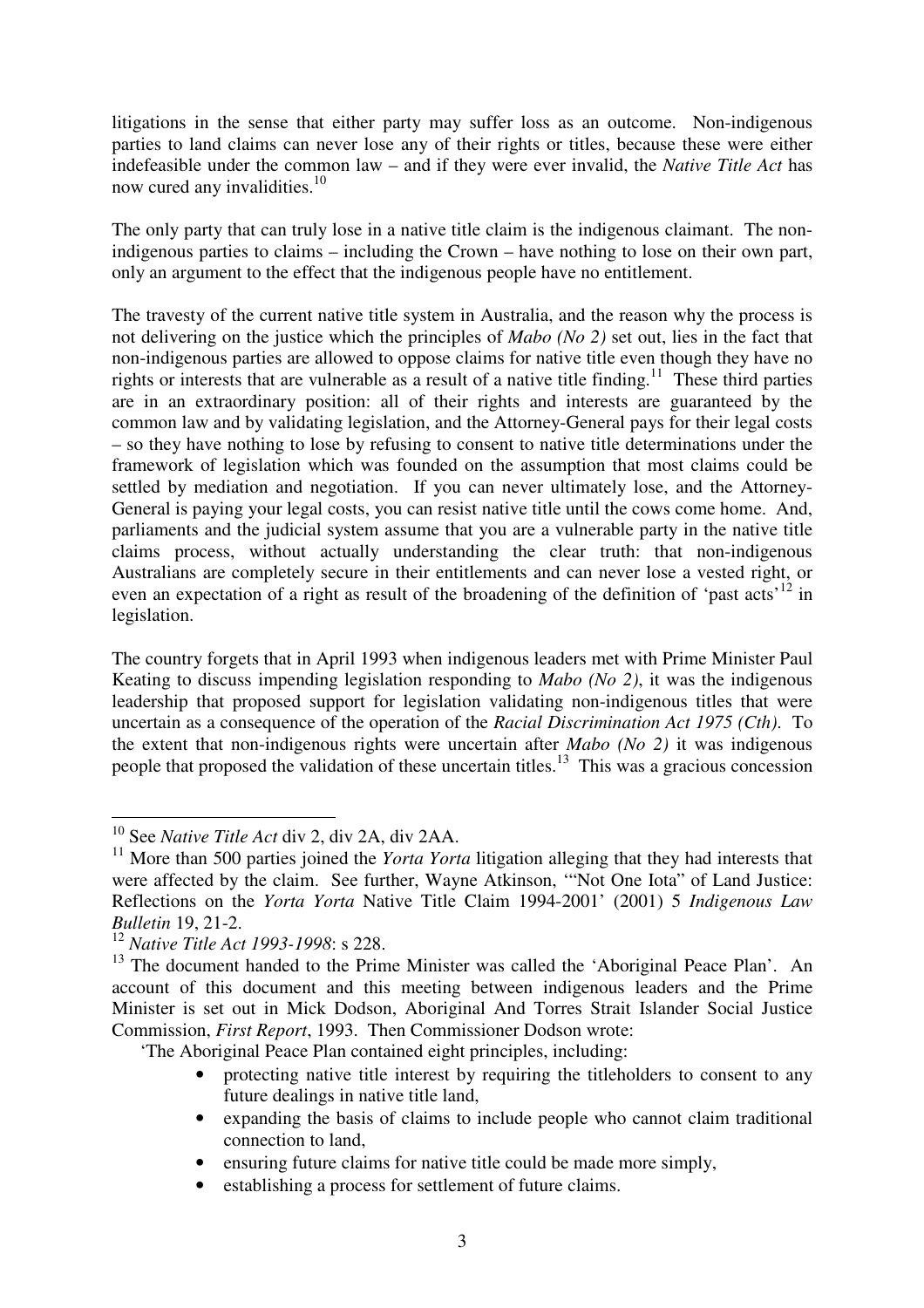on our part in 1993. But the position of other parties to native title over the past decade has essentially been this: not only do we want our own rights and titles to be secure, we will resist any claims for remnant native titles as well.

Let me now turn to the two allegations I alluded to in the beginning. The first concerns the misinterpretation of s 223(1) of the *Native Title Act*, namely, the very definition of native title.

## **The Misinterpretation of the** *Native Title Act* **s 223(1)**

Section 223(1) reads:

 $\overline{a}$ 

The expression **native title** or **native title rights and interests** means the communal, group or individual rights and interests of Aboriginal peoples or Torres Strait Islanders in relation to land or waters, where:

(a) the rights and interests are possessed under the traditional laws acknowledged, and the traditional customs observed, by the Aboriginal peoples or Torres Strait Islanders; and (b) the Aboriginal peoples or Torres Strait Islanders, by those laws and customs, have a connection with the land or waters; and (c) the rights and interests are recognised by the common law of Australia.

In my respectful view, the Court's decisions in *Yarmirr, Ward* and now *Yorta Yorta,* have yielded a complete misinterpretation of a fundamental provision of the *Native Title Act*.<sup>14</sup> I am in respectful agreement with the judgment of his Honour, Justice McHugh, in *Yorta Yorta* in relation to s  $223(1)$ .<sup>15</sup> This definition was intended to make clear that native title was whatever the common law of Australia decided it was. Paragraphs (a) and (b) of s 223(1) were intended to faithfully reflect the key requirements of the common law as set out in the judgment of Justice Brennan, as he then was, in *Mabo (No 2)*.They were not intended to supplant or in any way amend or supersede the definition of native title at common law.

And yet the court has basically taken the view that the *Native Title Act* has somehow 'transmogrified'<sup>16</sup> the common law meaning of native title; that the starting point – and

<sup>15</sup> *Yorta Yorta* (2002) 194 ALR 538, 571-3 (McHugh J).

<sup>16</sup> Whilst the judgments in *Yarmirr*, *Ward* and *Yorta Yorta* do not refer to the common law rights in *Mabo (No 2)* being 'transmogrified' by the *Native Title Act,* this seems to be the assumption on the part of all justices other than McHugh J and perhaps Callinan J. This underlying assumption was articulated most explicitly by Kirby J during the course of argument in *Ward* (High Court Transcripts, P59/2000, 6 March 2001):

KIRBY J: You seem to be starting your submissions with the common law. You are going back to *Mabo* and to what Justice Brennan said and so on.

In return, the Aboriginal Peace Plan proposed to accept the validation of interests granted over native title land which may have been invalid because of the *Racial Discrimination Act.* The validation proposal said that compensation should be negotiated, not decided upon by government.'

<sup>&</sup>lt;sup>14</sup> See Noel Pearson 'The High Court's Abandonment of "The Time-Honoured Methodology of The Common Law" in Its Interpretation of Native Title in *Mirriuwung Gajerrong* and *Yorta Yorta*'*,* Sir Ninian Stephen Annual Lecture 2003, Law School, University of Newcastle, 17 March 2003 (www.capeyorkpartnerships.com).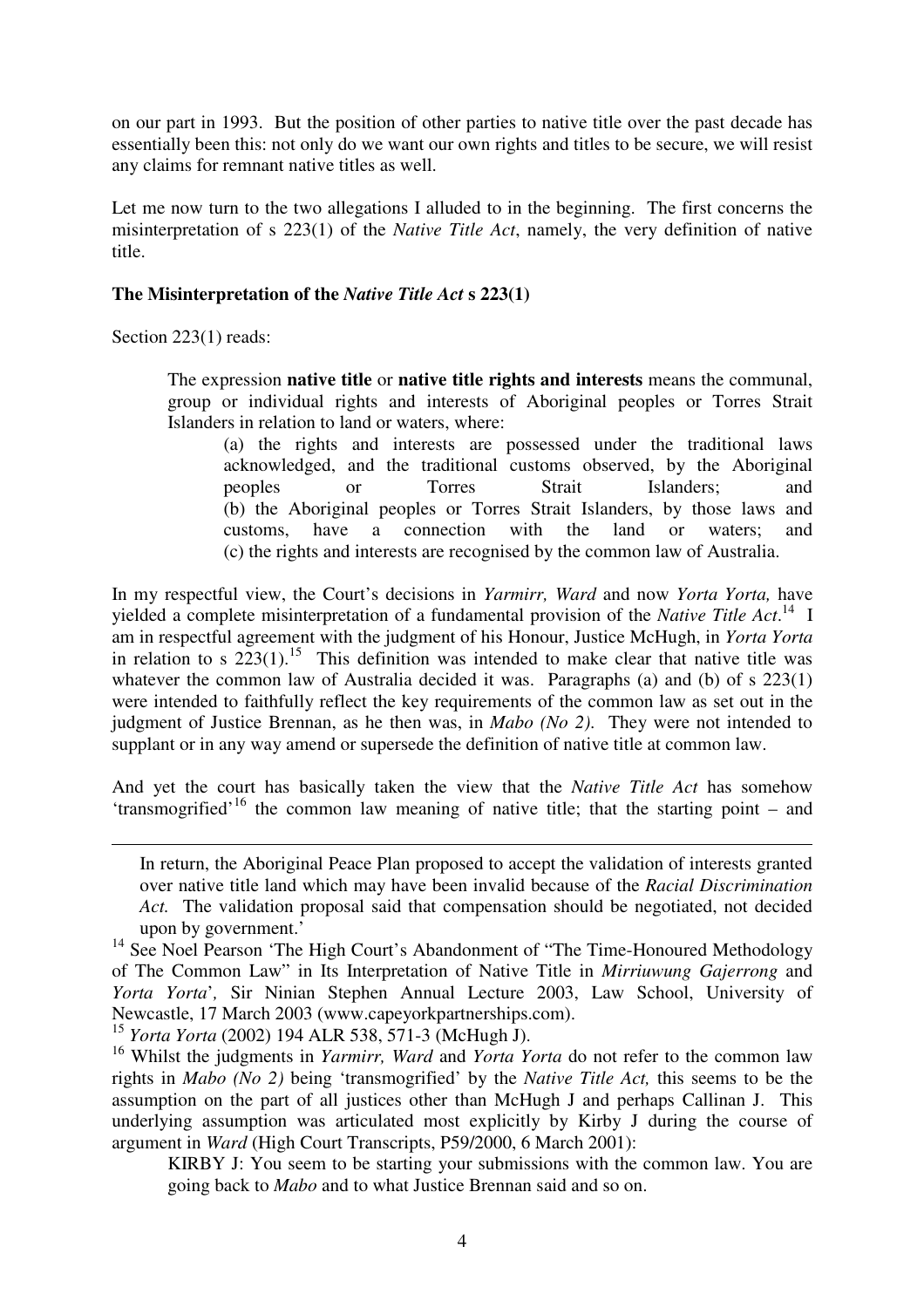ending point – for the definition of native title is legislation that was intended to protect, not define, the title. As a result, in *Ward* and *Yorta Yorta,* the entire discussion of native title is treated as an exercise in statutory interpretation rather than an articulation of the common law. Important questions concerning the concept and nature of native title, its content, extinguishment and proof are dealt with, without any reference to the large body of common law of which Australian native title forms a part.

Even a circumspect party to the Australian native title story since *Mabo (No 2),* Justice French, the first President of National Native Title Tribunal, makes clear that the High Court's interpretation of s 223(1) defied reasonable understandings and expectations:

 Most recently, in *Members of the Yorta Yorta Aboriginal Community v Victoria…*the High Court again emphasised the statutory definition of native title as defining the criteria that had to be satisfied before a determination could be made. To that extent the Court appears to have moved away from the original concept of the Act as a vehicle for the development of the common law of native title.<sup>17</sup>

His Honour went on to say:

The way in [the High Court in *Yorta Yorta*] applies the words of ss 223(a) and (b) of the Act to the determination of native title rights and interests may have transformed

MR BARKER: Yes, I am, your Honour.

KIRBY J: Is not the starting point now, the river having moved on, the statute, because the people in Parliament have, as it were, taken another step? Recognition by the common law is one element in what Parliament has provided, but the starting point now is surely the Act of the Federal Parliament (emphasis added).

And later:

 $\overline{a}$ 

KIRBY J: …At least on one view, the passage of the *Native Title Act* transmogrified the common law entitlements. It is an Act valid on the face of it, it has been enacted under the powers that are given by the Constitution to the Federal Parliament. It talks of "title", and it provides for the recognition of native title as defined – that is in section 10 – it provides for limits on extinguishment in section 11, and, at least in my view at the moment, foraging around amongst what members of this Court said before the Federal Parliament within its constitutional power provided for native title, its recognition and limits on its extinguishment, is just misconceived. It is starting at the wrong place.

We have title, we have native title, but we have it under an Act of the Federal Parliament, the validity of which is not challenged, and at least orthodox approaches would suggest that you then look into the Act with the benefit of the past, but not controlled by the past. You are giving meaning to what the Federal Parliament, within its constitutional power, has provided. It has talked of "title" and therefore you have to give content to an Act, not forage around amongst the predecessor provisions of the common law (emphasis added).

<sup>17</sup> Justice Robert French 'A Moment of Change – Personal Reflections on the National Native Title Tribunal 1994-1998', (2003) 27 *Melbourne University Law Review* 488, 520. See also Maureen Tehan 'A Hope Disillusioned, an Opportunity Lost? Reflections on Common Law Native Title and Ten Years of the *Native Title Act*', (2003) 27 *Melbourne University Law Review* 523, 558-64.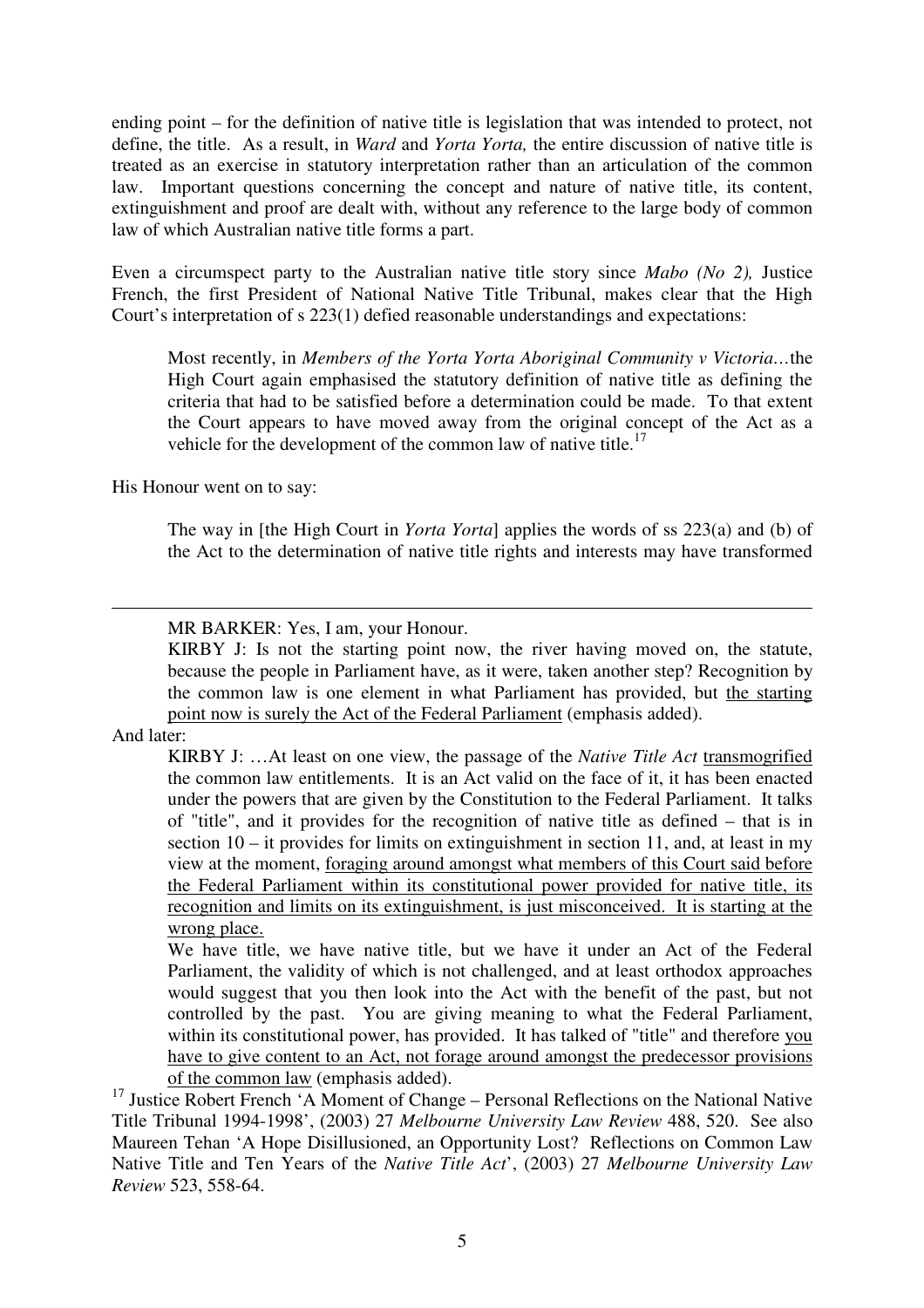the Act from a vessel for the development of the common law into a cage for its confinement.<sup>18</sup>

A search of the cases cited in *Ward* and *Yorta Yorta* reveals that hardly any cases are canvassed in support of the Court's conclusions on the state of Australian law. There is absolutely no reference in either of these Australian cases to what is the seminal Canadian decision on native title, and in my view the most important decision on the subject since the High Court's decision in *Mabo (No 2),* namely the decision of the Supreme Court of Canada in *Delgamuukw v British Columbia*.<sup>19</sup> Given that *Delgamuukw* dealt with the very issues that were at issue in *Ward* and *Yorta Yorta*, it is startling that no reference<sup>20</sup> is made to it in Australian law. Indeed *Mabo (No 2)* itself is only referred to for its place in the chronology of native title in Australian law, rather than for the purposes of discussing its articulation of the common law. $^{21}$ 

 $\overline{a}$ 

<sup>21</sup> In their joint judgment in, op cit, *Yorta Yorta* at paragraph 70, Gleeson CJ and Gummow and Hayne JJ almost dismiss the relevance of *Mabo (No 2)* to the meaning of native title:

The legal principles which the primary judge considered were to be applied to the facts found were principles which he correctly identified as being found in the *Native Title Act's* definition of native title. It is true to say that his Honour said that this definition of native title was 'consistent with' language in the reasons in *Mabo (No 2)* and that it was, in his Honour's view, necessary to understand the context in which the statutory definition was developed by reference to what was said in that case. It may be that undue emphasis was given in the reasons to what was said in *Mabo (No 2)*, at the expense of recognising the principal, indeed determinative, place that should be given to the *Native Title Act* (emphasis added).

In *Yarmirr* (2001) 208 CLR 1, 39, Gleeson CJ, Gaudron, Gummow and Hayne JJ had said that whilst the *Native Title Act* should be the starting point of any inquiry, it should be understood as 'supplementing the rights and interest of native title holders under the common law of Australia'. Later in *Ward* (2002) 191 ALR 1, 16, Gleeson CJ, Gaudron, Gummow and Hayne JJ moved the emphasis decisively towards the legislation:

No doubt account may be taken of what was decided and what was said in [*Mabo (No 2)*] when considering the meaning and effect of the *NTA.* This especially is so when it is recognised that paras (a) and (b) of s 223(1) plainly are based on what was said by Brennan J in *Mabo (No 2).* It is, however, of the very first importance to recognise two critical points: that s 11(1) of the *NTA* provides that native title is not able to be extinguished contrary to the *NTA* and that the claims that gave rise to the present appeals are claims made under the *NTA* for rights that are defined in that statute (emphasis added).

And later:

Yet again it must be emphasised that it is to the terms of the *NTA* that primary regard must be had, and not the decision in *Mabo (No 2)* or *Wik.* The only present relevance of those decisions is for whatever light they cast on the *NTA* (emphasis added).

 $18$  op cit, French, 521.

<sup>19</sup> [1997] 3 SCR 1010 ('*Delamuukw*').

<sup>20</sup> The only reference, in *Western Australia v Ward* (2002) 191 ALR 1 at 34, 36 and 177 is to Lambert J's judgment in the British Columbia Court of Appeal's decision in *Delgamuukw v British Columbia* (1993) 104 DLR  $(4<sup>th</sup>)$  470. There is no reference in any of the cases to the Supreme Court's decision in *Delgamuukw.*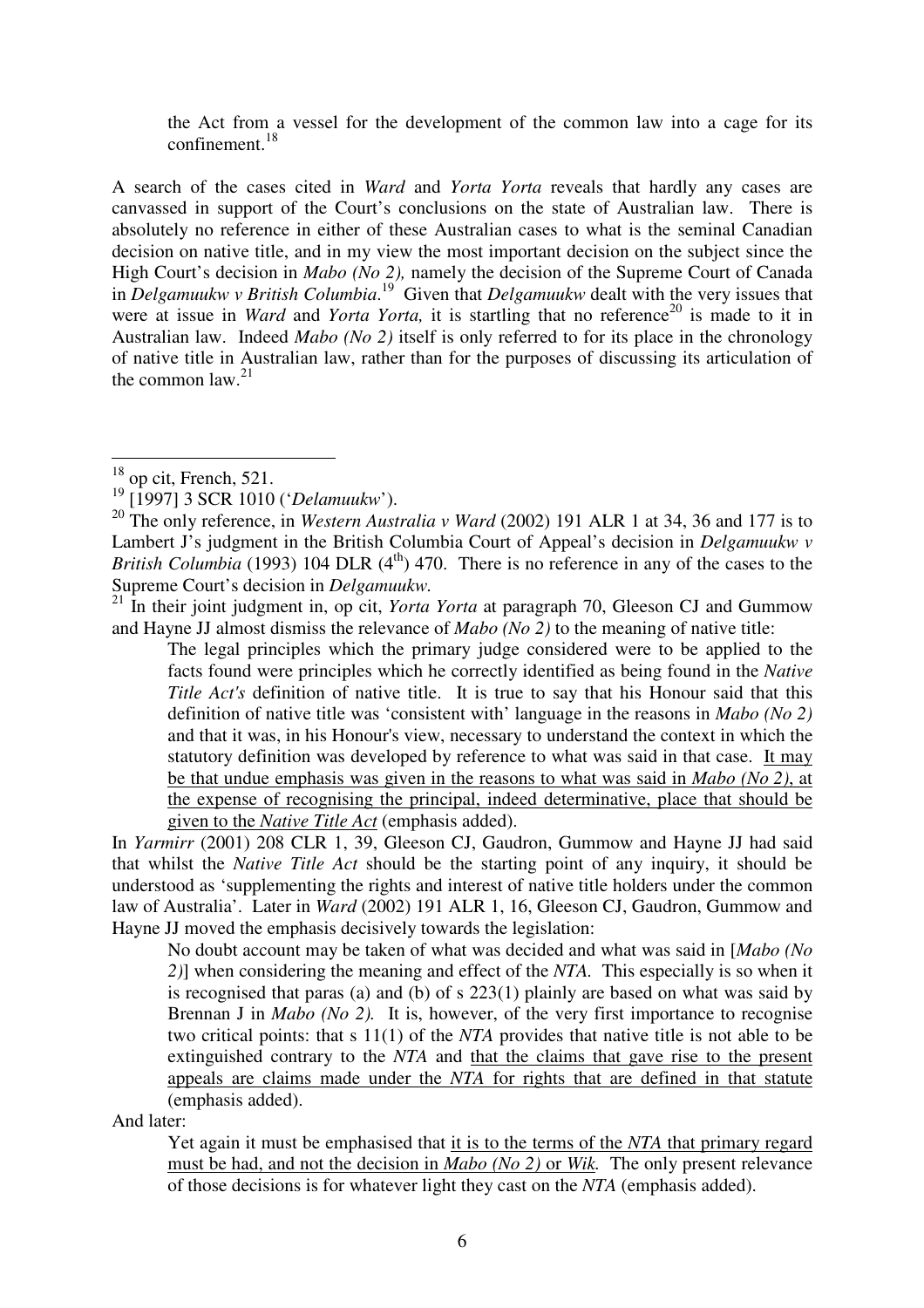In my respectful view the Court has drawn a transparent and convenient line between the common law of native title up to the time of the passage of the *Native Title Act,* and its subsequent articulation in Australian law, where the meaning of native title is treated as a question of statutory interpretation. This leaves Australian pronouncements on native title open to bare assertion, as the body of the common law dealing with native title is rendered irrelevant because the legislation is treated as having superseded the common law. That this is what has happened is readily evidenced by a perusal of the cases cited in *Ward* and *Yorta Yorta*.

It is not possible in this paper to set out a complete refutation of the High Court's reasons for completely ignoring the common law on what is called 'Aboriginal Title' in Canada, and which we call 'native title'. The High Court has not given 'reasons', as much as expressed bald assumptions, beginning with Justice Kirby's over-generalised dismissal of overseas precedents in his decision in *Fejo v Northern Territory*:

…care must be exercised in the use of judicial authorities of other former colonies and territories of the Crown because of the peculiarities which exist in each of them arising out of historical and constitutional developments, the organisation of the indigenous peoples concerned and applicable geographical or social considerations...<sup>22</sup>

This statement of approach underlies the approach taken by all of the members of the High Court to overseas precedents. The approach is in stark contrast to the judgments in *Mabo (No 2)* which drew heavily from other common law jurisdictions (and indeed Justice Brennan had specifically rejected as discriminatory<sup>23</sup> the notion that what Justice Kirby refers to as 'the organisation of the indigenous peoples concerned' should ever be a factor in determining whether their rights to land would be respected by the common law). During the course of argument in *Ward* Justice Gummow said that the applicability of the Canadian law in the Australian context was 'an important question'.<sup>24</sup> It was a question that remained Australian context was 'an important question'.<sup>24</sup> unanswered in all of the judgments in that case, and indeed in the subsequent *Yorta Yorta*  case. If the court has not been derelict in its duty to the indigenous peoples of Australia in failing to give sound reasons for refusing to grapple with overseas precedents that are at odds with its preferred views, it has certainly made its task easier by relying upon the legislation rather than engaging with two centuries of precedent developed throughout the English common law world.

If the Court's interpretation of s 223(1) of the *Native Title Act* be accepted as correct then the Parliaments that passed the 1993 legislation and the amendments of 1998 were under grave

 $\overline{a}$ <sup>22</sup> (1998) 187 CLR 721 at paragraph 101 ('*Fejo*').

<sup>&</sup>lt;sup>23</sup> *Mabo (No 2)* (1992) 175 CLR 1, 41-2 (Brennan J).

<sup>&</sup>lt;sup>24</sup> High Court Transcripts, P59/2000, 6 March 2001:

BARKER: Yes. There is no doubt, your Honour, that *Delgamuukw* sets up a contrary proposition, that Justice Lee strongly relied on it and we, indeed, strongly rely on it here. We do not accept that on any proper reading of *Delgamuukw* the constitutional provisions infect the reasoning in a way that makes it inapplicable in the Australian common law.

GUMMOW J: That is an important question, I guess.

MR BARKER: It is an important question, and I would like to come back to that as well, if I could (emphasis added).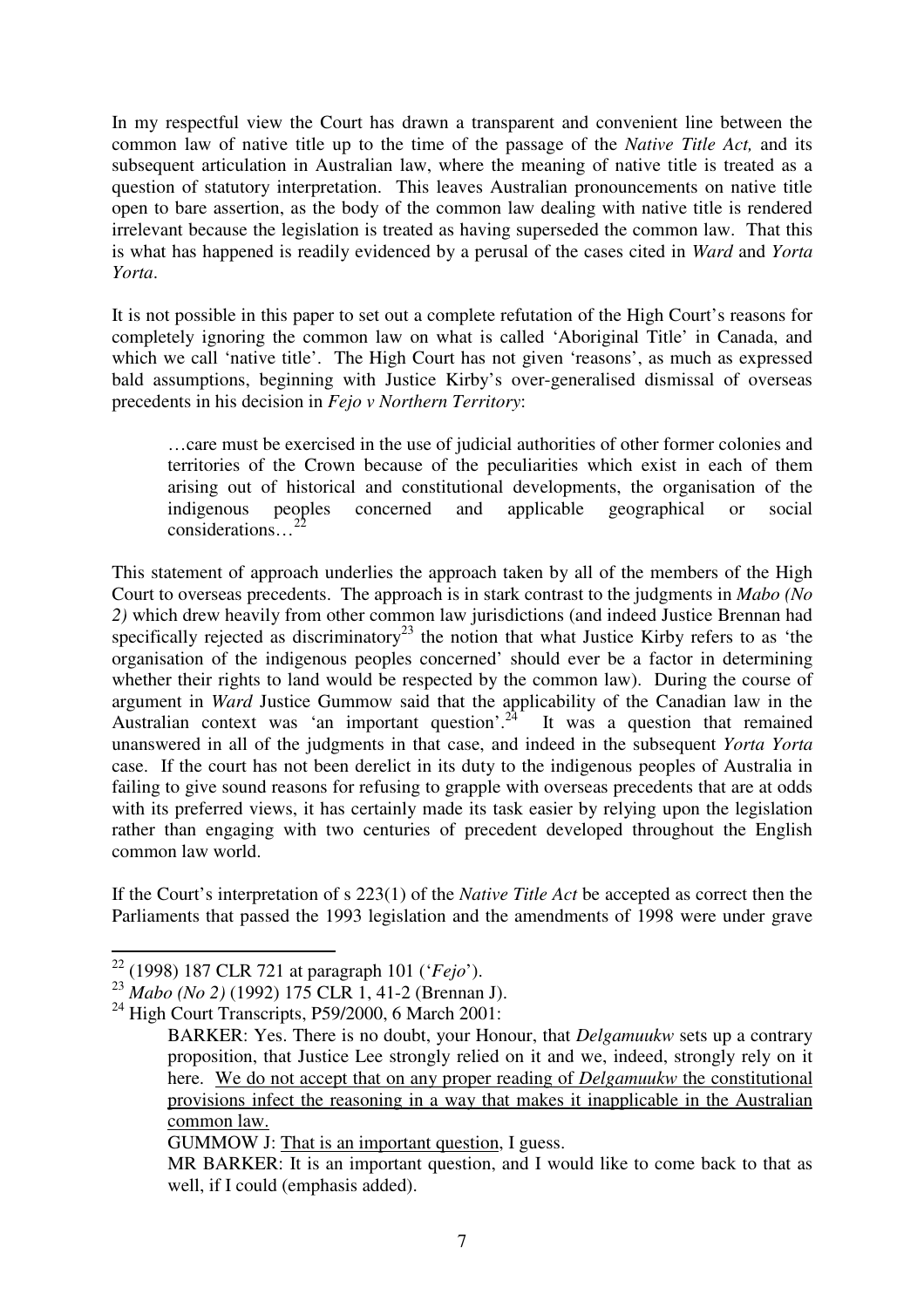misapprehension as to what they had done. Indeed indigenous leaders and Prime Minister Paul Keating had assumed that the legislation simply protected native title from hostile extinguishment – that what was being protected by the legislation was the common law right. $^{25}$ 

It is not enough to say that it is a misnomer to talk of native title as a 'common law right'.<sup>26</sup> Native title is not a common law title, but it is a title recognised by the common law.<sup>27</sup> The point about the common law and native title was well made by Justice McHugh in *Yorta Yorta* when he reviewed the statements made in Parliament in respect of s 223:

 …I remain unconvinced that the construction that this Court has placed on s 223 accords with what the Parliament intended…They showed that the Parliament believed that, under the *Native Title Act*, the content of native title would depend on the developing common law. $^{28}$ 

Upon reflection, it should be readily appreciated that the one agenda of the indigenous parties to the 1993 arguments about native title legislation, was the concern that the common law rights articulated in *Mabo (No 2)* be protected. We were vigilant against any attempt to replace or transform the common law rights to any form of statutory creature. Our understanding of s 223(1) was consistent with that of the Commonwealth, namely that it was intended to be a faithful reflection of the common law – no more and no less.

Now that the High Court has contradicted this position, it would seem to me that the most urgent reform to the Australian law on native title is to amend the definition of native title to make clear that native title means whatever the common law of Australia says that it means. Native title should be illuminated, not by bare assertion in respect of statutory provisions enacted to protect native title from extinguishment, but by what Justice MacLachlin, as she then was, described in that elegant phrase in  $R$  v Van der Peet<sup>29</sup>, quoted by Justice Gummow in  $Wik^{30}$ , 'the time-honoured methodology of the common law'.<sup>31</sup>

# **The Misapplication of the Common Law**

Let me now turn to the second allegation concerning the misapplication of the common law in relation to the concept of native title.

And also at paragraph 68:

<sup>25</sup> See, eg, Commonwealth, *Parliamentary Debates*, House of Representatives, 16 November 1993, 2877-83 (Paul Keating, Prime Minister); Commonwealth, *Parliamentary Debates*, House of Representatives, 9 March 1998, 781-8 (Daryl Williams, Attorney-General). <sup>26</sup> op cit *Yorta Yorta* at paragraphs 75-76.

<sup>27</sup> op cit, *Mabo (No 2)* F.C. 92/014*,* Brennan J said as follows at paragraph 65:

Native title, though recognized by the common law, is not an institution of the common law and is not alienable by the common law.

<sup>…</sup>native title, being recognized by the common law (though not as a common law tenure)…

<sup>28</sup> op cit*, Yorta Yorta,* per McHugh J at paragraph 129.

<sup>29</sup> [1996] 2 SCR 507 ('*Van der Peet*').

<sup>30</sup> *Wik* (1996) 187 CLR 1.

<sup>31</sup> op cit, *Van der Peet,* 377.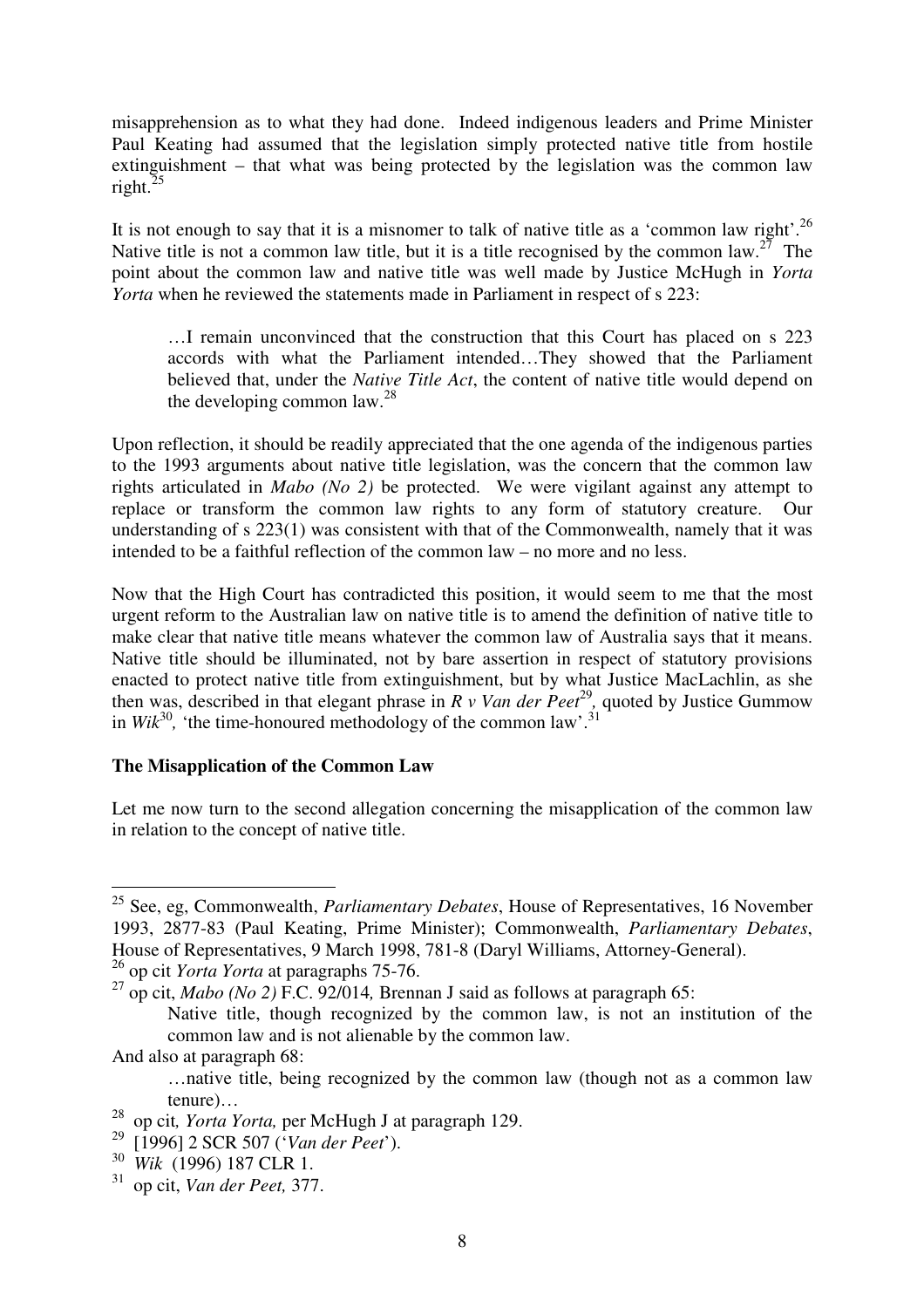It is now settled law that provided that the Crown did not, by act of State, extinguish the rights of the indigenes, their rights would continue after annexation. This is consistent with the so-called 'doctrine of continuity'<sup>32</sup> and *Mabo (No 2)* and the *Native Title Act Case*<sup>33</sup> confirmed that the acts of State establishing the colonies of Australia did not extinguish the rights of the indigenous inhabitants. Whilst the principle that rights continue after the change of sovereignty is clear, what is unclear is '*what* continues?'

In his seminal treatise, *Common Law Aboriginal Title,* the Canadian Professor, Kent McNeil, applied the English law on possession to the position of indigenous inhabitants at the time the British Crown acquired sovereignty.<sup>34</sup> He concluded that the fact of indigenous occupation of land gave rise to the right to possession.<sup>35</sup>

Professor McNeil's treatise is the most rigorous examination of the English common law on possession as applied to the situation of indigenous peoples. He concluded, and the one judge that discussed this thesis in *Mabo (No 2),* Toohey J, accepted, that indigenous people would be entitled to a so-called possessory title to land.<sup>36</sup> Both Professor McNeil and Toohey J assumed that possessory title and native title – what Professor McNeil called 'customary title' and his Honour called 'traditional title' – were separate concepts, and separate bases of claim to land by indigenous people. $37$ 

In my respectful view, this assumption was in error. Rather than possessory title being separate from native or customary title to land, my view is that the common law on possession *applies to native title.* The principles concerning occupation and possession apply to native title. Indeed if we return to the foundational cases on native title in the common law world – namely the decisions of the United States Supreme Court under Chief Justice Marshall in the early decades of the 19th century: *Johnson v McIntosh*<sup>38</sup>*, Worcester v Georgia<sup>39</sup>* and *Mitchell v United States<sup>40</sup>* – we find that Indian title was founded on the fact of occupation of land, not in a primary sense on their traditional laws and customs. Sure the Native American Indians lived on their land in accordance with their traditional laws and customs which determined entitlement between them and governed their internal affairs – but the protection afforded by the common law arose from the fact of occupation of their homelands. After a very careful analysis of the early American cases, Kent McNeil concluded as follows:

 The Crown (and hence the States or the United States, as the case might be)…acquired the 'naked fee', which it could grant, subject always to the Indian right of occupancy…That right, it seems, is generally the same throughout the United

 $32\,$ <sup>32</sup> Kent McNeil *Common Law Aboriginal Title,* Clarendon Press, 1989, at 171-4, *Mabo (No*  2) per Toohey J at paragraph 26.<br><sup>33</sup> Western Australia v Common.

*Western Australia v Commonwealth ('Native Title Act Case')* (1995) 183 CLR 373.

<sup>&</sup>lt;sup>34</sup> op cit, McNeil 1989. See also Kent McNeil 'A Question of Title: Has the Common Law been Misapplied to Dispossess the Aboriginals' (1990) 16 *Monash University Law Review*  91.

<sup>35</sup> op cit, McNeil 1989, 205-8.

<sup>36</sup> ibid, *Mabo (No 2)* (1992) 175 CLR 1, 207-13 (Toohey J).

<sup>37</sup> op cit, McNeil 1989, 195, 300, 241; *Mabo (No 2)* (1992) 175 CLR 1, 178 (Toohey J).

 $38\,$  21 US 543 (1823).

<sup>39</sup> 31 US 515 (1832).

 $40$  34 US 711 (1835).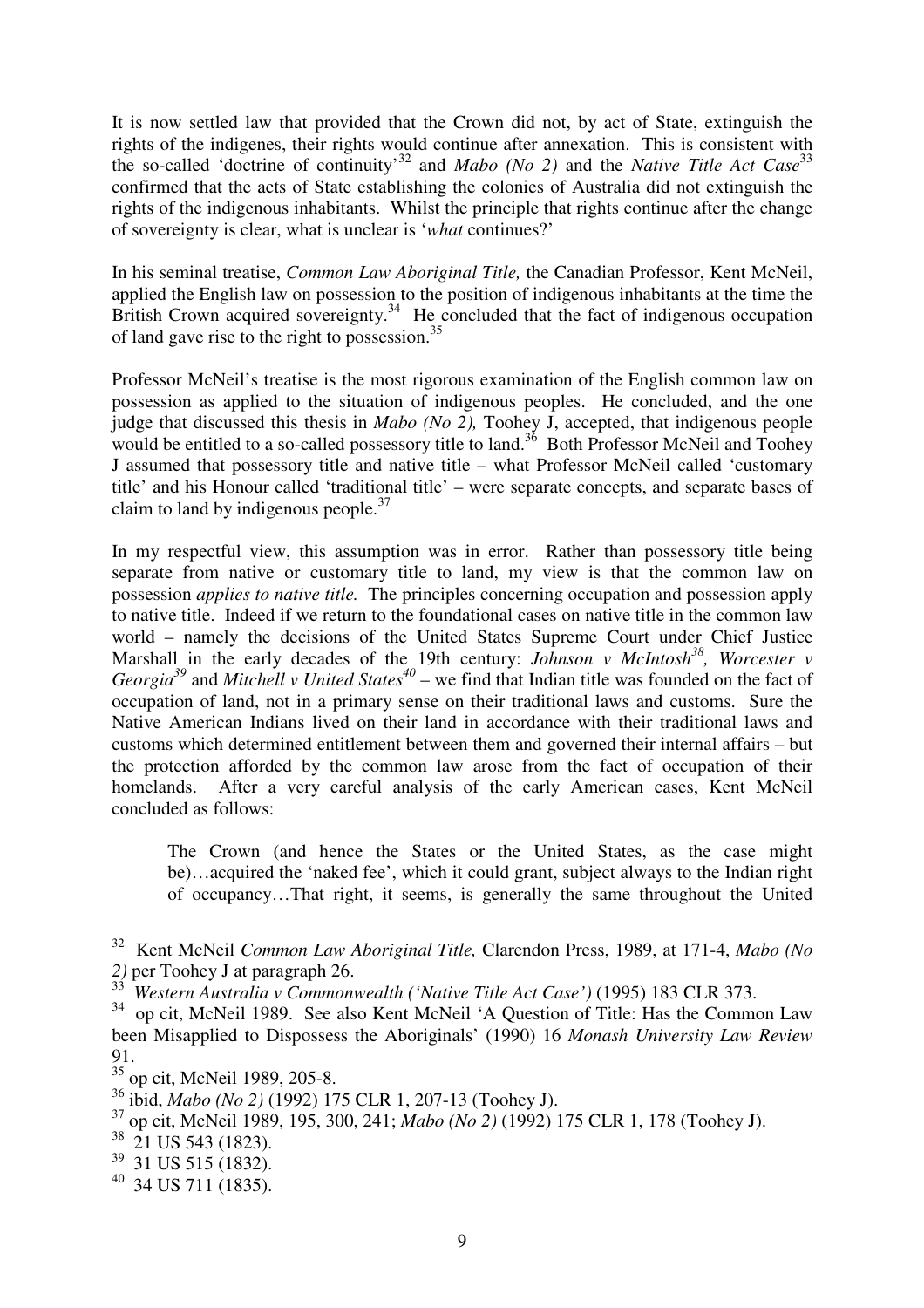States: it depends not on the particular customs or laws of individual tribes (the general existence of which has none the less been acknowledged)…but on their actual occupation of lands from what has occasionally been said to be 'time immemorial'…<sup>41</sup>

The core misconception centres on our understanding of what happened at the time of sovereignty when the rights of the indigenous inhabitants to their homelands continued under the doctrine of continuity. What continues after annexation? The rights and interests established under traditional laws and customs, or the right to occupy and possess the land under authority of, and in accordance with, the traditional laws and customs of the indigenous people?

It has been assumed throughout the Australian discussion<sup>42</sup> of native title and through some of the Canadian discussion<sup>43</sup> up to *Delgamuukw* – including that of Professor McNeil<sup>44</sup> – that

 $\overline{a}$ 

…the fact is that when the settlers came, the Indians were there, organized in societies and occupying the land as their forefathers had done for centuries. This is what Indian title means and it does not help one in the solution of this problem to call it a 'personal or usufructuary right'. What they are asserting in this action is that they had a right to continue to live on their lands as their forefathers had lived and that this right has never been lawfully extinguished.

 $41$  op cit, McNeil 1989, 255 (emphasis added)

<sup>42</sup> See, eg, *Mabo (No 2)* (1992) 175 CLR 1, 58-9 (Brennan J); 88 (Deane and Gaudron JJ).

 $43$  Lambert J's interpretation of the doctrine of continuity in the British Columbia Court of Appeal's decision in *Delgamuukw v British Columbia* (1993) 104 DLR (4<sup>th</sup>) 470 is based on the assumption that it is the rights established under Aboriginal laws and customs which continue after annexation, and which is the 'source' of Aboriginal title. This was in contrast to the emphasis on occupation (rather than traditional laws and customs) in earlier decisions of the Supreme Court of Canada (*Calder v Attorney-General of British Columbia* [1973] SCR 313 *'Calder',* and *Guerin v The Queen* [1984] 2 SCR 335, *'Guerin'.* In *Calder* at 328 Judson J spoke on behalf of three of the seven justices when he described Aboriginal title as follows:

In *Guerin* at 376 Dickson J said that *Calder* 'recognized aboriginal title as a legal right derived from the Indians' historic occupation and possession of their tribal lands'.

See op cit, McNeil 1989, ch 6. Following the British Columbia Court of Appeal's decision in *Delgamuukw* and before the Supreme Court's decision on the appeal, Kent McNeil analysed the judgments of the Court of Appeal in 'The Meaning of Aboriginal Title' in Michael Asch *Aboriginal and Treaty Rights in Canada,* UBC Press, 1997, 135 at 137 and commented on the source of Aboriginal title as follows:

The courts seem to be vacillating between two possible sources of Aboriginal title – Aboriginal occupation and Aboriginal laws – without pronouncing in favour of one or the other.

It was this search for a single answer to the question of 'what is the *source* of native or Aboriginal title?' – which is the subject of much of the circular commentary on native title over the years – that led to the misconception which this paper is directed at. It is not a question of *choosing* between Aboriginal occupation or Aboriginal laws as the source of indigenous title – both are relevant, because indigenous title is sourced in *the occupation of land by indigenous peoples under the authority of their Aboriginal laws and customs*. Aboriginal law determines: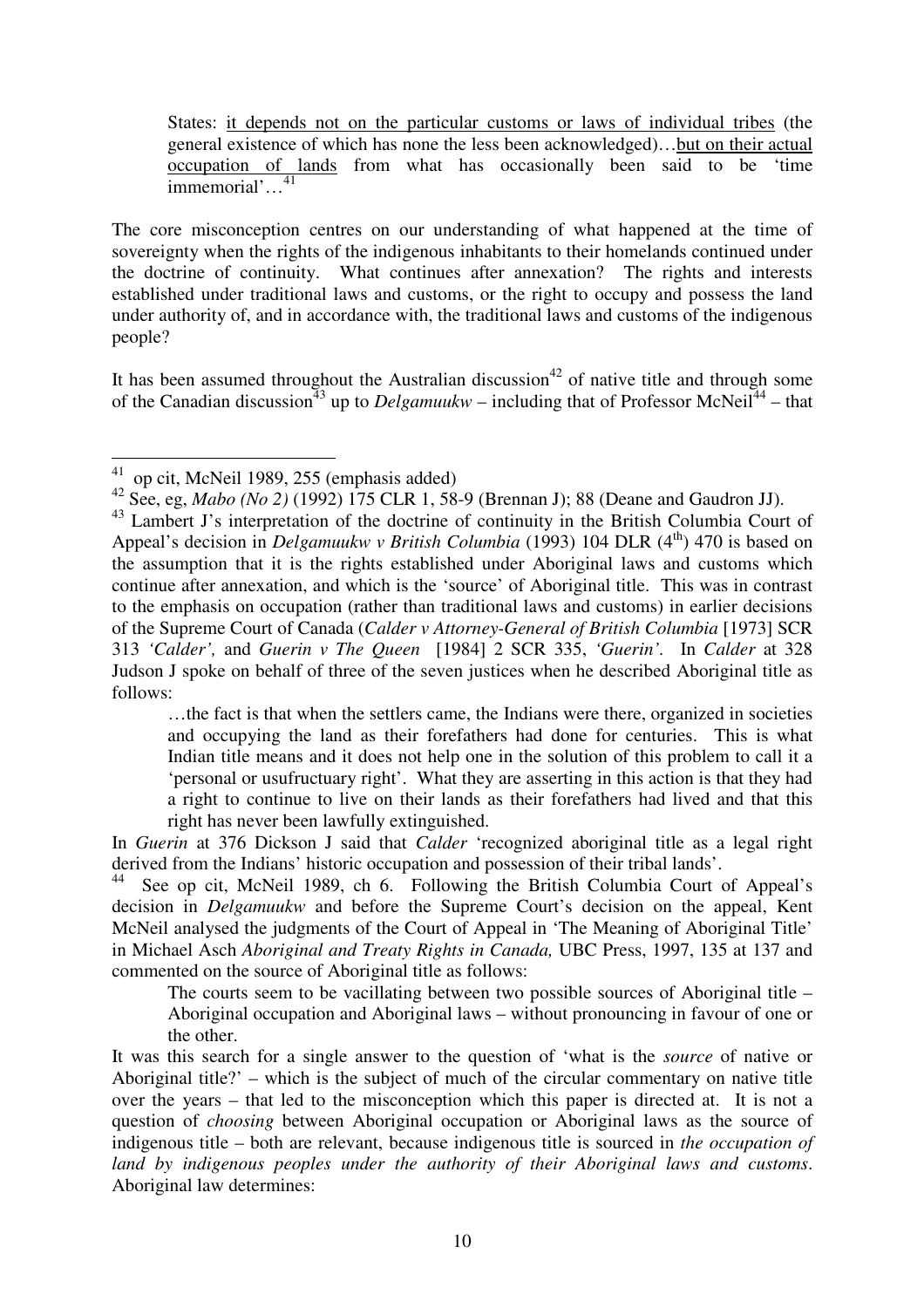it is the rights and interests established under traditional laws and customs that continue. In my respectful view the correct answer is that it is *the right to occupy and possess the land* under the authority of, and in accordance with, the traditional laws and customs of the indigenous people, that survives annexation. The distinction is subtle, but crucial.

This distinction underlines that the foundation of native title is possession arising from occupation – not the details of traditional laws and customs. These laws and customs determine who is entitled to the possession, and it governs the internal allocation of rights, interests and responsibilities amongst members of the native community – but they do not determine the content of the community's title, which is possession. Possession being what Justice Toohey described as a 'conclusion of law' arising from the fact of occupation.<sup>45</sup>

Instead our Australian law has misconceived native title by focusing on the traditional laws and customs of the indigenous people. The end result – now evident from the High Court's decision in *Yorta Yorta* – is that in order to establish native title today, indigenous claimants are forced to prove the details of their traditional laws and customs at the time of sovereignty, when the English common law of possession would only require that claimants prove occupancy which precluded the Crown from obtaining beneficial title. An horrendous burden of proof has been placed upon native claimants, purely through the misconception of title arising from the misapplication of the common law.

This explication, that communal native title is a right to possession arising from the occupation of land by the predecessor native community at the time of sovereignty, also explains the content of the title which arises from occupation. The content of communal native title is the title which occupation affords, namely possession. Properly understood, communal native titles across the continent are not determined by what his Honour Justice Gummow described in *Yanner v Eaton* as the 'idiosyncratic' laws and customs of the particular native community.<sup>46</sup> These idiosyncratic laws and customs do determine those native title rights and interests that are variously described as 'pendant upon'<sup>47</sup>, 'parasitic upon<sup>48</sup>, 'privileges of<sup>-49</sup> or 'carved out of<sup>-50</sup> the communal title. But the title of the

- (i) *who* is entitled to the communal possession which the common law recognises as arising from the fact of occupation of the land by a native community and
- (ii) the *allocation of rights, interests and responsibilities* that are 'carved out of' of the communal possession, within the community of titleholders

Aboriginal law also contributes evidence of:

 $\overline{a}$ 

- (iii) the *territory* to which the native community is entitled to possession
- (iv) the *descent* of this entitlement to possession from the predecessor native community that held the title at the time of annexation, to the successor native community which holds the contemporary entitlement

For a summary of my views on this matter see Noel Pearson 'Principles of Communal Native Title' (2000) 5 *Indigenous Law Bulletin* 4.

<sup>46</sup> (1999) 201 CLR 351, 384 (Gummow J) ('*Yanner*').

49 *Yanner v Eaton* [1999] HCA 53*,* per Gummow J at paragraph 74:

<sup>45</sup> *Mabo (No 2)* (1992) 175 CLR 1, 207 (Toohey J).

<sup>47</sup> *Western Australia v Ward* (2000) 170 ALR 159 at paragraphs 96 and 106, per Beaumont and von Doussa JJ.

<sup>48</sup> op cit, *Delgamuukw,* per Lamer CJ at 241.

The exercise of rights, or incidents, of an indigenous community's native title, by subgroups and individuals within that community, is best described as the exercise of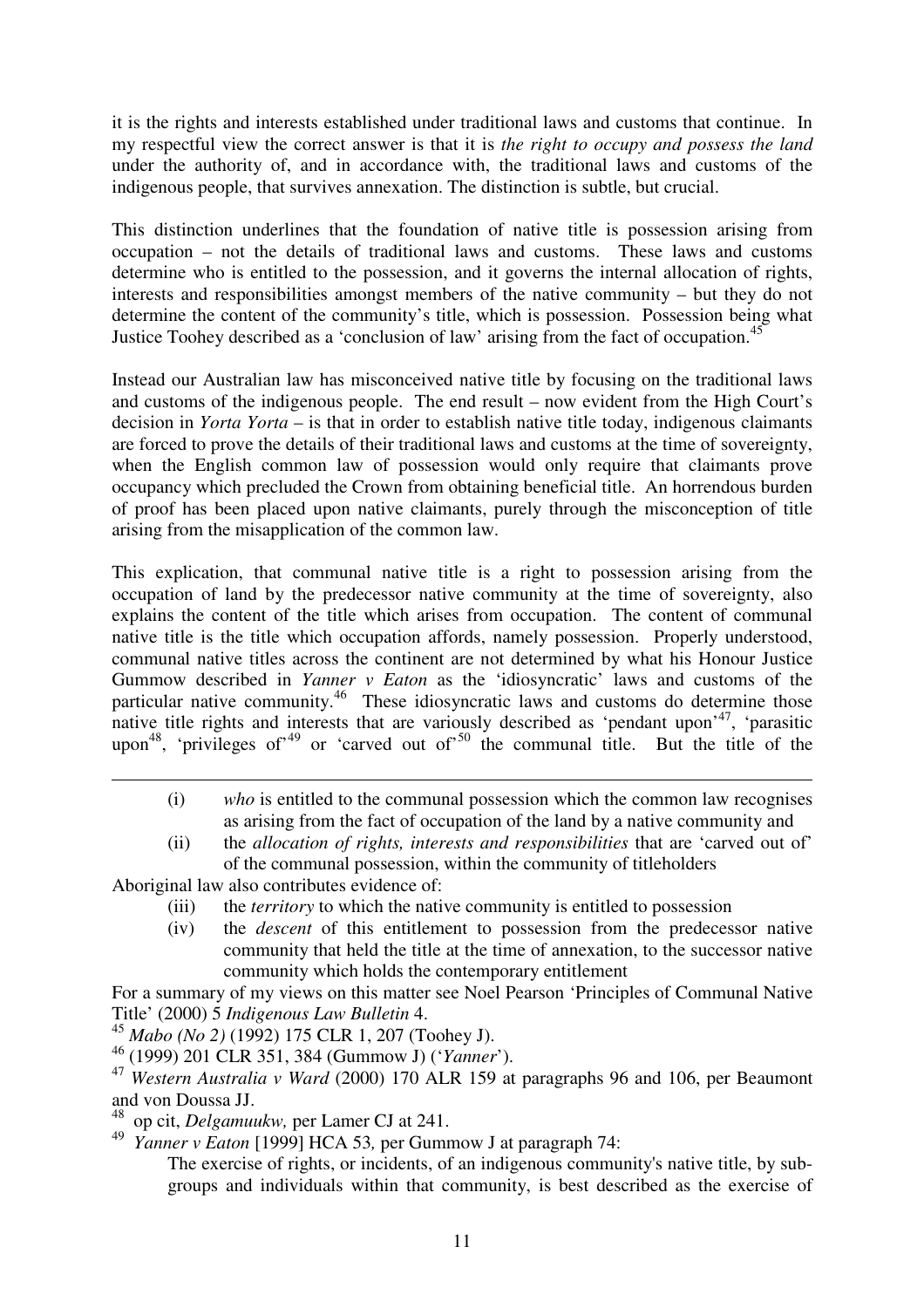community as a whole, as against the world, is a mundane possession. Following 1788, all communal native titles in the acquired colonies were the same. They all amounted to a uniform possession. If there is variation between communal native titles today it is because they have suffered some form of specific derogation by valid act of the legislature or Crown – not because they were originally diverse and determined by idiosyncratic laws and customs.<sup>51</sup>

Pendant native title rights and interests should be understood as constituting any right or interest to which possession gives rise as regulated by traditional law and custom, and of course today, subject to any valid derogation or regulation by valid act of the legislature or Crown. Traditional laws and customs regulate the exercise of any and all of the rights and interests that flow from possession. This is where evidence of traditional law and custom is relevant.

However in the Australian law as it now stands, it is assumed that native titles are entirely constituted by reference to traditional laws and customs adduced as a matter of proof.

There are two further sources for this misconception. Firstly, the term 'native title' is subject to a confusing conflation – it is used indiscriminately in the sense of the communal native title and also in the sense of the rights and interests that are carved out of the communal title.<sup>52</sup> But there is critical difference between the communal title and the pendant rights and interests. Mr Yanner's entitlement to hunt crocodiles is a right which is carved out of the communal title of his people. The right to hunt crocodiles is an incident of possession and the traditional laws and customs of the Gangalida people regulate Mr Yanner's exercise of rights under the communal tenure.

The problem is that the judicial and academic discussion of native title switches (often unconsciously) between the discussion of native title in its communal sense, and its pendant rights and interests sense, thereby causing conceptual confusion. The principles which apply to both senses of native title are critical and different. This is why the oft-quoted statement of

privileges of native title. The right, or incident, to hunt may be a component of the native title of a numerous community but the exercise by individuals of the privilege to hunt may be defined by the idiosyncratic laws and customs of that community.

<sup>50</sup> op cit, *Mabo (No 2),* per Brennan J at paragraph 69:

 $\overline{a}$ 

…where an indigenous people (including a clan or group), as a community, are in possession or are entitled to possession of land under a proprietary native title, their possession may be protected or their entitlement to possession may be enforced by a representative action brought on behalf of the people or by a sub-group or individual who sues to protect or enforce rights or interests which are dependent on the communal native title. Those rights and interests are, so to speak, carved out of the communal native title. A sub-group or individual asserting a native title dependent on a communal native title has a sufficient interest to sue to enforce or protect the communal title…

<sup>51</sup> With respect, I believe it is the failure to grasp this point which leads Kent McNeil to error in his interpretation of *Wik,* to which I make reference in note 55 below.

<sup>52</sup> S 223(1) of the *Native Title Act* conflates the two forms of title by including in the same definition 'native title' and 'native title rights and interests'; expressions which are said to 'mean the communal, group or individual rights and interests of Aboriginal peoples or Torres Strait Islanders in relation to land or waters'.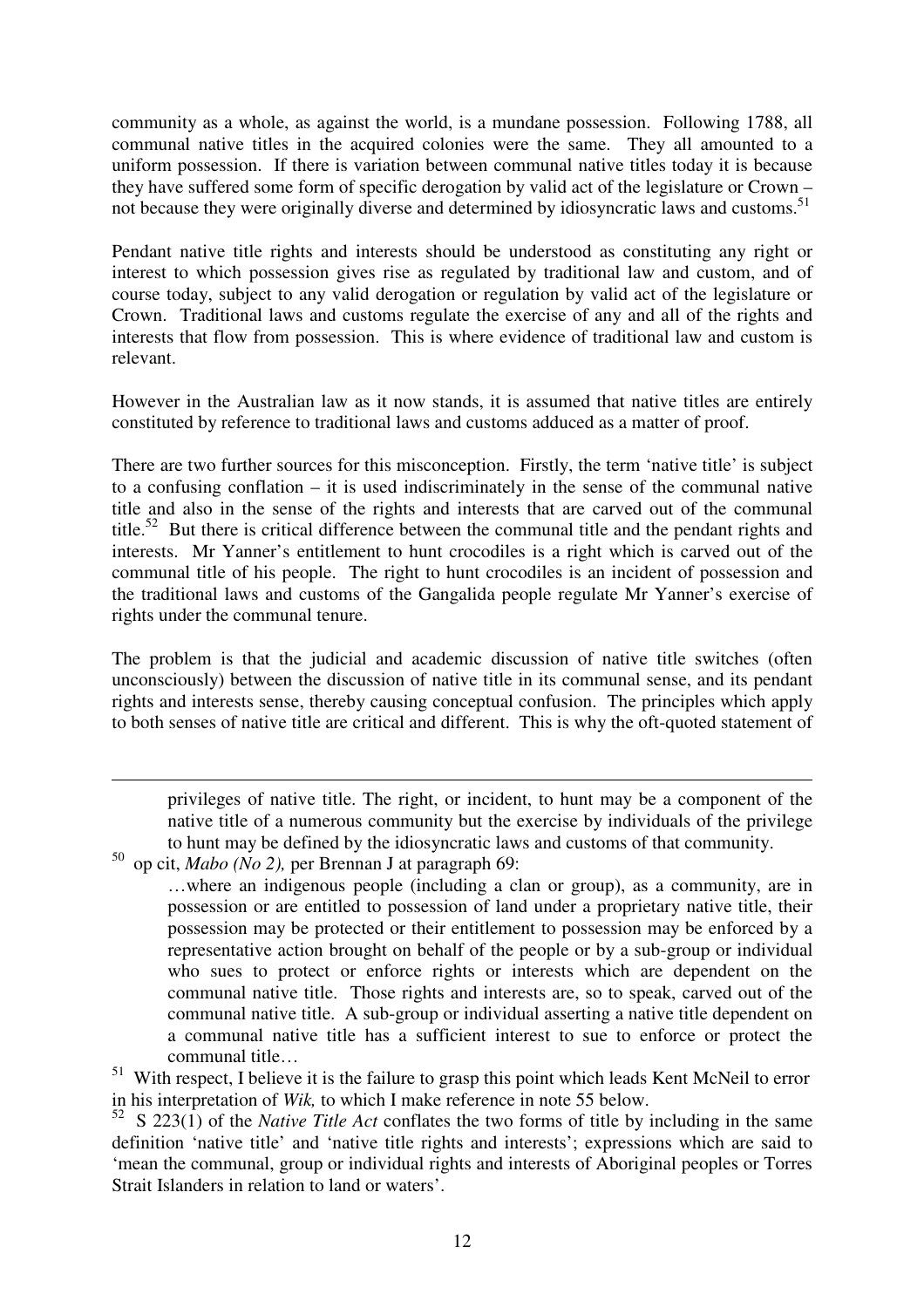Justice Brennan in *Mabo (No 2)* is the source of so much of the confusion into which the Australian law has fallen, where he said:

 Native title has its origin in and is given its content by the traditional laws acknowledged by and the traditional customs observed by the indigenous inhabitants of a territory. The nature and incidents of native title must be ascertained as a matter of fact by reference to those laws and customs.<sup>53</sup>

This statement is correct in relation to the native title rights and interests that are carved out of the communal title. But it is apt to mislead in relation to the description of communal native title<sup>54</sup>. After all the title of the Meriam People in *Mabo (No 2)* amounted to 'possession, occupation, use and enjoyment', 'as against the world' – concepts known to the common law and not comprising the details of Meriam law and custom.<sup>55</sup> It is elsewhere in his judgment that Justice Brennan articulated the approach to understanding the nature of communal native title when he said:

If it be necessary to categorise an interest in land as proprietary in order that it survive a change in sovereignty, the interest possessed by a community that is in exclusive possession of land falls into that category. Whether or not land is owned by individual members of a community, a community which asserts and asserts effectively that none but its members has any right to occupy or use the land has an interest in the land that must be proprietary in nature: there is no other proprietor…The ownership of land within a territory in the exclusive occupation of a people must be vested in that people: land is susceptible of ownership and there are no other owners.<sup>56</sup>

His Honour went on to describe the relationship between the communal title and the pendant rights and interests when he referred to *Milirrpum v Nabalco Pty Ltd*: 57

The fact that individual members of the community, like the individual plaintiff Aborigines in *Milirrpum,* enjoy only usufructuary rights that are not proprietary in nature is no impediment to the recognition of a proprietary community title. Indeed, it is not possible to admit traditional usufructuary rights without admitting a traditional proprietary community title.<sup>58</sup>

 53 *Mabo (No 2)* (1992) 175 CLR 1, 58.

<sup>54</sup> In a 1997 article, 'Aboriginal Title and Aboriginal Rights: What's the Connection?' (1997) 36 *Alberta Law Review* 117 at 138-142, Kent McNeil set out the most coherent understanding of Brennan J's judgment in *Mabo (No 2)* – which corrected the prevailing misinterpretation in the Australian judicial and academic commentary. Despite the availability of this excellent analysis, it has been completely ignored – both by the judgments and by the submissions put forward by practitioners representing native claimants in Australia. It is not possible in the space of this paper to set out my allegation that McNeil was however in error in his analysis of *Wik* at 142-3.

<sup>55</sup> op cit, *Mabo (No 2)* (1992) 175 CLR 1, 76 (Brennan J).

 $56$  ibid 51 (Brennan J).

<sup>57</sup> [1972-3] ALR 65 ('*Milirrpum*').

<sup>58</sup> *Mabo (No 2)* (1992) 175 CLR 1, 51 (Brennan J).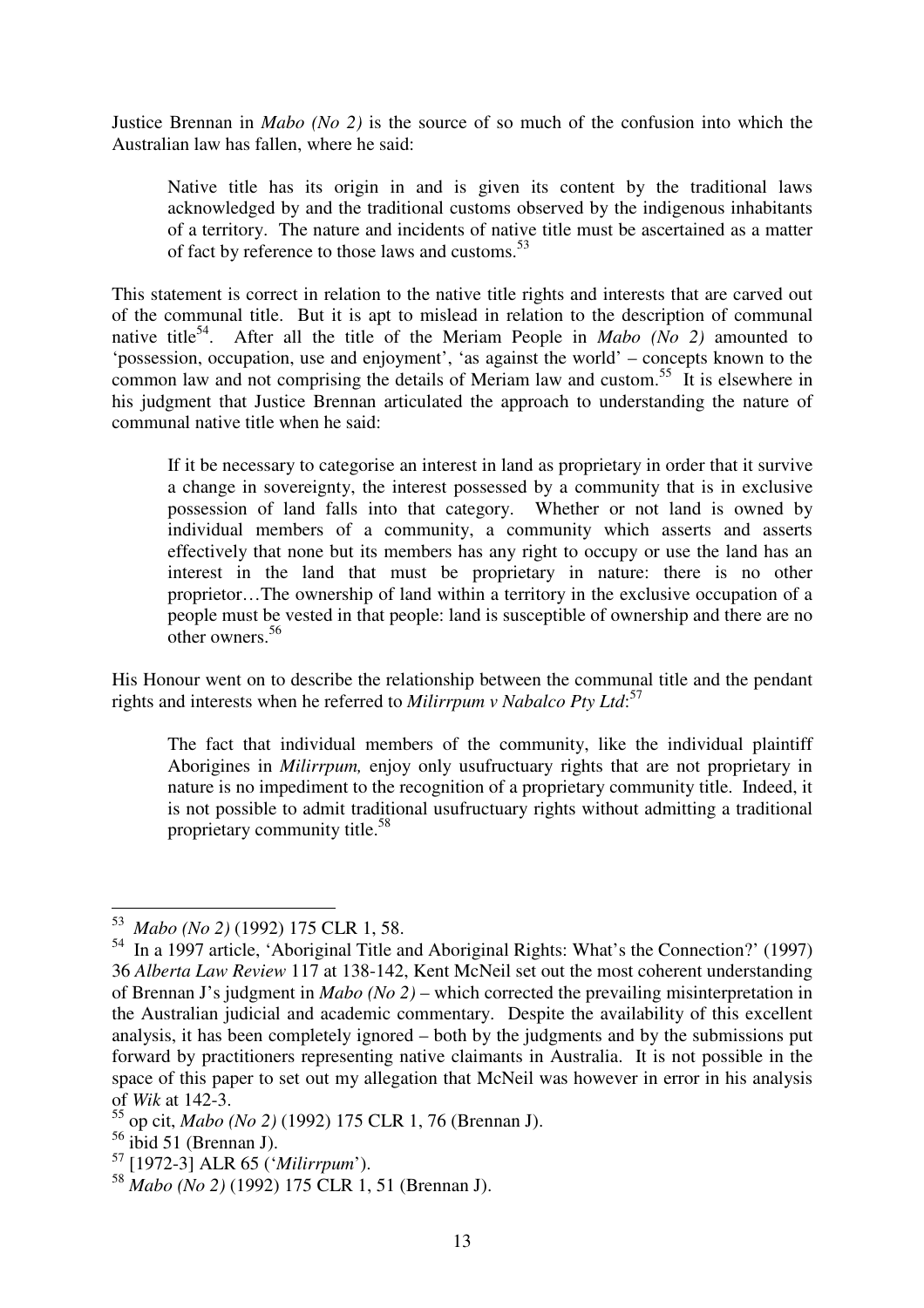There is a second source of misconception, and this is the failure to recognise that the term 'title'<sup>59</sup> has two senses that are related but distinct, one referring to the manner in which a right to real property is acquired and the other referring to the right itself. That is the first sense concerns 'entitling conditions' and the second concerns 'rights'. The two senses correspond respectively with conditions and consequences; the one causal, the other resultant.

In the term 'native title' the common law and Aboriginal law play different roles. Aboriginal law determines *who* is entitled to the rights recognised by the common law arising from the occupation of land at the time of sovereignty (and indeed Aboriginal law recognises the descent of these rights to any contemporary claimant community). The form of the title is possession, which flows from occupation. The entitling condition is the occupation of land under authority of Aboriginal law and custom. The right afforded by the common law is possession.

Rather than appreciating that 'native title' incorporates the common law and Aboriginal law in its two different senses, the prevalent assumption is that native title is constituted by Aboriginal law alone.

# **Conclusions**

I will conclude by amending Professor McNeil's compelling thesis on possessory title in two respects. Firstly, as I have already said, in my respectful view, Professor McNeil was incorrect to assume that possessory title is a separate basis of claim to that of customary law or native title. Rather the law on possession applies to the law on native title. In my view, this position is already confirmed by the Supreme Court of Canada in its decision in *Delgamuukw.* Then Chief Justice Lamer said:

…prior occupation, however, is relevant in two different ways, both of which illustrate the sui generis nature of aboriginal title. The first is the physical fact of occupation, which derives from the common law principle that occupation is proof of possession in law: see Kent McNeil, *'Common Law Aboriginal Title'*<sup>60</sup>

and:

Under common law, the act of occupation or possession is sufficient to ground aboriginal title and it is not necessary to prove that the land was a distinctive or integral part of the aboriginal society before the arrival of Europeans<sup>61</sup>

and:

 $\overline{a}$ 

However the aboriginal perspective must be taken into account alongside the perspective of the common law. Professor McNeil has convincingly argued that at

 $59$  This explanation follows McNeil, op cit, 10. McNeil discusses the term 'title' as part of his introduction to possession and title to land in English law. He did not, as I have now done, apply this explication of the term 'title' to native title, or customary law title as he called it. The question of the meaning of 'native title' was fruitlessly discussed in argument before *Ward* (High Court Transcripts, P59/2000, 6 March 2001).

<sup>60</sup> *Delgamuukw* [1997] 3 SCR 1010, 1082 [114] (emphasis added).

 $61$  ibid 1098 [145] (emphasis added).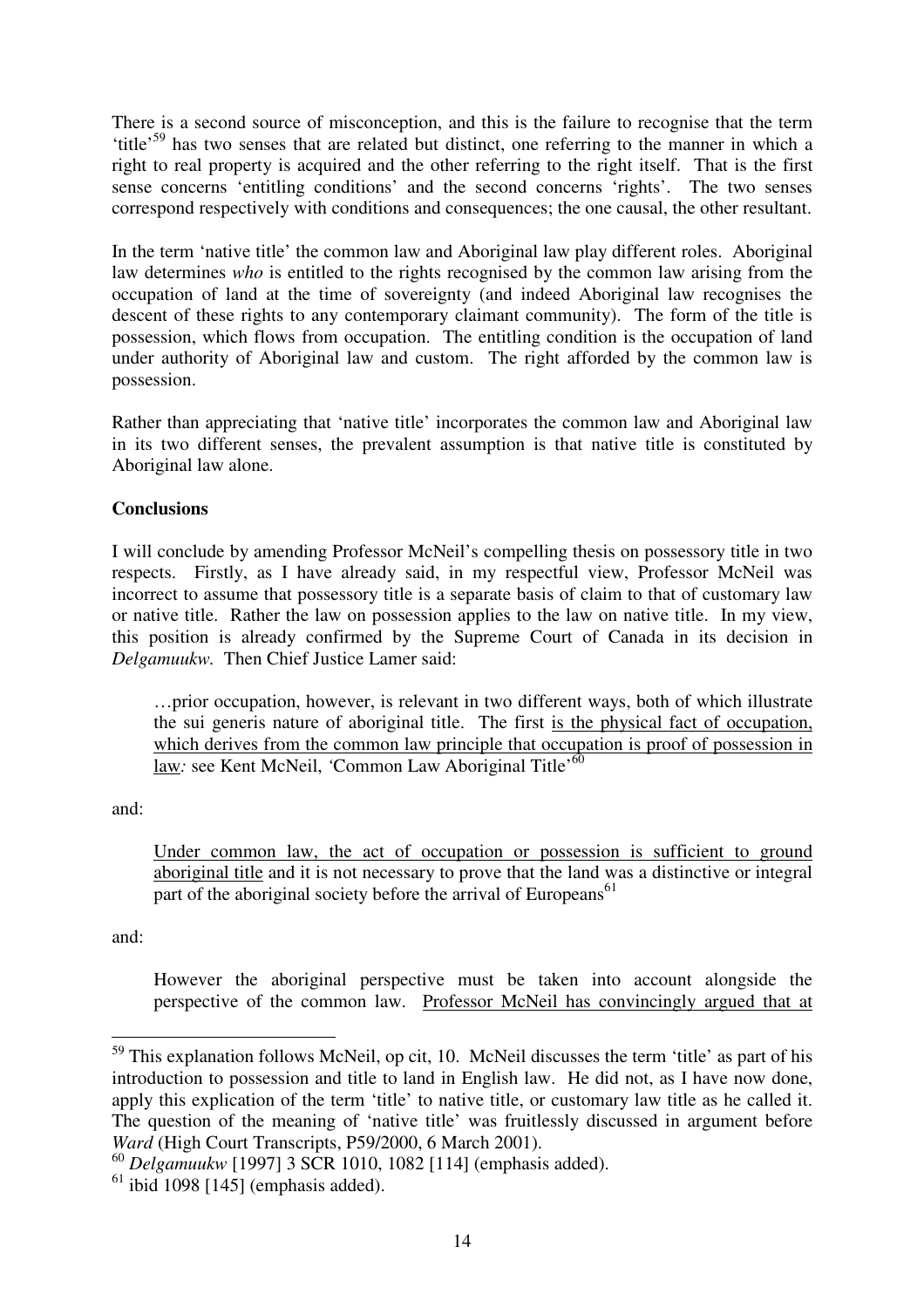common law, the fact of physical occupation is proof of possession at law, which in turn will ground title to the land: Common Law Aboriginal Title.<sup>62</sup>

So there we have it: the application of the English common law principles concerning possession to the law on native title.

The second respect in which I would amend Professor McNeil's thesis, concerns the question of the form of title to which possessory title gives rise. Professor McNeil argued that the indigenous occupants of land, holding possession, would be entitled to a fee simple on the basis of a presumed lost grant. $63$  That is, the common law would apply in much the same way as it would to any possessor who could not show an actual grant from the Crown (in the case of England the presumed lost grant applied to a great many titles in that country). At least one commentator has baulked at piling fiction upon fiction.<sup>64</sup> In my respectful view, it is unnecessary to conclude that possessory title amounts to a fee simple on the fiction of a lost grant. Rather the title should be taken as it truly is: it is a *sui generis* form of possession. It is *sui generis* in that it is an allodial possession and does not have its origin in the tenurial system, and secondly, it is subject to derogation by valid exercise of sovereign power.

By way of conclusion, let me revisit Lord Sumner's famous statement in *Re Southern Rhodesia<sup>65</sup>* where his Lordship described a now outdated approach to the recognition of native title by reference to where claimant peoples stood in relation to some 'Darwinian' scale of social organisation. The passage is as follows:

The estimation of the rights of aboriginal tribes is always inherently difficult. Some tribes are so low in the scale of social organisation that their usages and conceptions of rights and duties are not to be reconciled with the institutions or the legal ideas of civilised society. Such a gulf cannot be bridged. It would be idle to impute to such people some shadow of the rights known to our law and then to transmute it into the substance of transferable rights of property as we know them.<sup>66</sup>

Justice Brennan, as he then was, said in *Mabo (No 2)* that this kind of approach 'depended on a discriminatory denigration of indigenous inhabitants, their social organisation and customs', and he concluded that 'it is imperative in today's world that the common law should neither be nor be seen to be frozen in an age of racial discrimination'.<sup>67</sup>

The danger into which the Australian law on native title has fallen is that whilst the discriminatory approach inherent in *Re Southern Rhodesia* has been rejected in respect of whether indigenous rights in a settled colony survive annexation – no matter how peculiar the social organisation and customs of the people concerned might be – in relation to the question that follows, namely 'what rights survive annexation?', the prejudice of *Re Southern Rhodesia* is revived and indigenous social organisation and customs are used to accord to

 $^{62}$  ibid 1110-1 [149] (emphasis added).

<sup>63</sup> op cit, McNeil 1989, 208, 242-3.

<sup>64</sup> Brendan Edgeworth 'Tenure, Allodialism and Indigenous Rights at Common Law: English, United States and Australian Land Law Compared after *Mabo v Queensland*' (1994) 23 *Anglo-American Law Review* 397.

 $\frac{65}{1919}$  AC 211.

 $66 \text{ ibid } 233-4.$ 

<sup>67</sup> *Mabo (No 2)* (1992) 175 CLR 1, 41-2 (Brennan J).